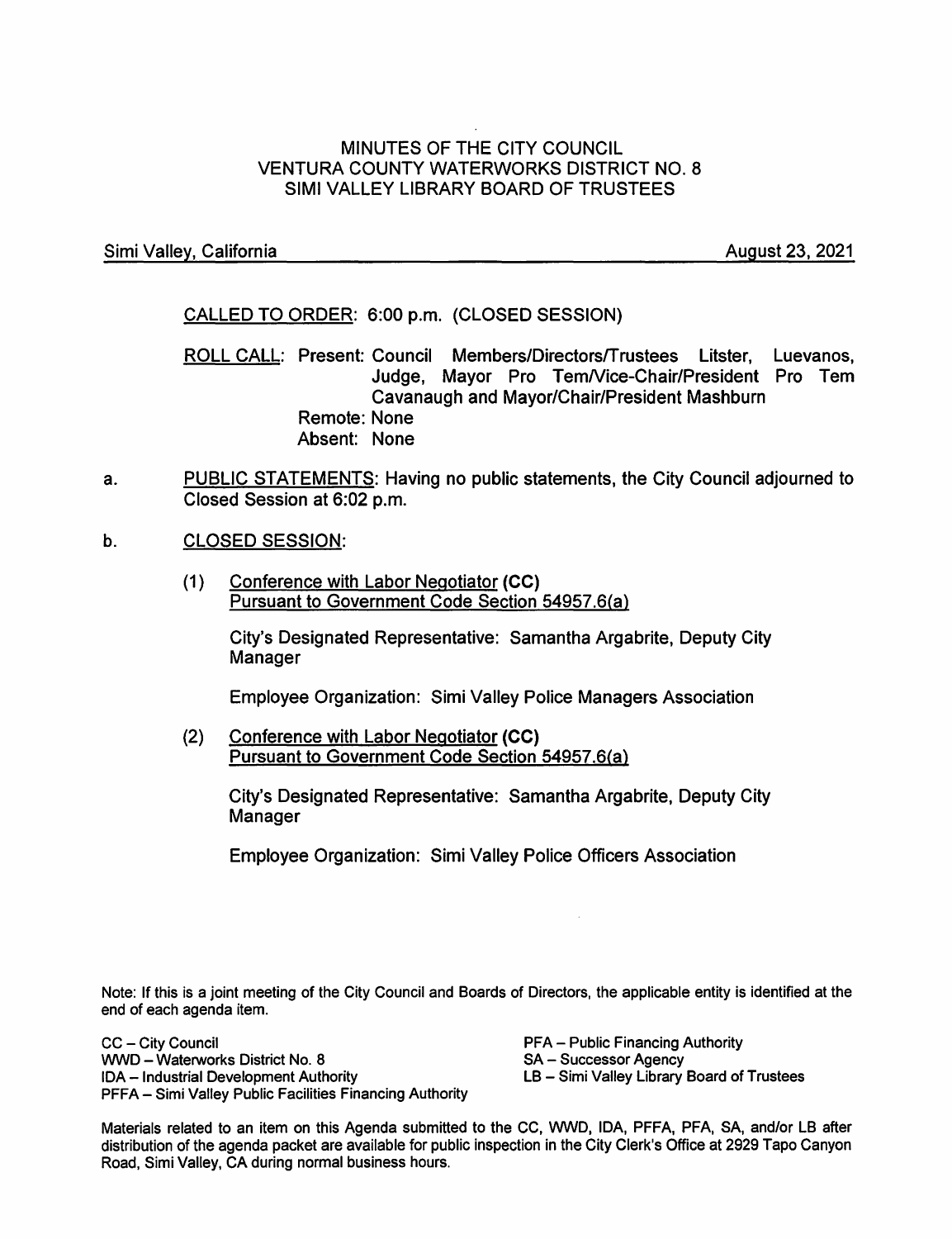#### (3) Conference with Labor Negotiator **(CC)**  Pursuant to Government Code Section 54957.S(a)

City's Designated Representative: Samantha Argabrite, Deputy City **Manager** 

Employee Organization: Service Employee International Union {SEIU)

(4) Conference with Labor Negotiator **(CC)**  Pursuant to Government Code Section 54957.6(a)

> City's Designated Representative: Samantha Argabrite, Deputy City **Manager**

Unrepresented Employees: Accounting Projects Analyst, Accounting Specialist, Accounting Supervisor, Administrative Assistant, Administrative Officer, Assistant City Attorney {non-Confidential), Assistant City Clerk, Assistant City Manager, Assistant Community Services Manager, Assistant Engineer, Assistant Planner, Assistant Public Works Director, Assistant to the City Manager, Assistant Waterworks Services Manager, Associate Engineer, Associate Planner, Budget & Administration Manager, Budget Officer, Chief of Police, City Clerk, City Engineer, Code Compliance Manager, Code Compliance Officer, Code Enforcement Supervisor, Communications Systems Coordinator, Communications Manager, Community Services Coordinator, Community Services Director, Community Services Manager, Counter Technician, Court Liaison, Crime Analysis and Prevention Manager, Crime Analyst, Cultural Arts Center Technical Coordinator, Customer Services Manager, Customer Services Supervisor, Deputy Administrative Services Director (Fiscal Services), Deputy Administrative Services Director (Information Services), Deputy Administrative Services Director (Support Services), Deputy Building Official/Plan Check, Deputy City Attorney, Deputy City Clerk, , Deputy Community Services Director, Deputy Director/Economic Development, Deputy Director/Housing & Special Projects, Deputy Director/Police Administration & Communication, Deputy Director/Traffic Engineer, Deputy Environmental Services Director, Deputy Environmental Services Director (Building Official), Deputy Environmental Services Director {City Planner), Deputy Public Works Director {Administration), Deputy Public Works Director (Development Services) Deputy Public Works Director {Environmental Compliance), Deputy Public Works Director {Maintenance Services), Deputy Public Works Director (Maintenance Services Engineer), Deputy Public Works Director (Sanitation Services), Deputy Public Works Director (Transit), Deputy Public Works Director (Waterworks Services), Digital and Print Media Coordinator, Emergency Services Coordinator, Emergency Services Manager, Enterprise Systems Analyst, Environmental<br>Compliance Program Analyst, Environmental Compliance Program Compliance Program Analyst, Environmental Compliance Program Coordinator, Environmental Services Director, Executive Assistant, Fiscal Services Supervisor, GIS Coordinator, Home Rehabilitation Coordinator,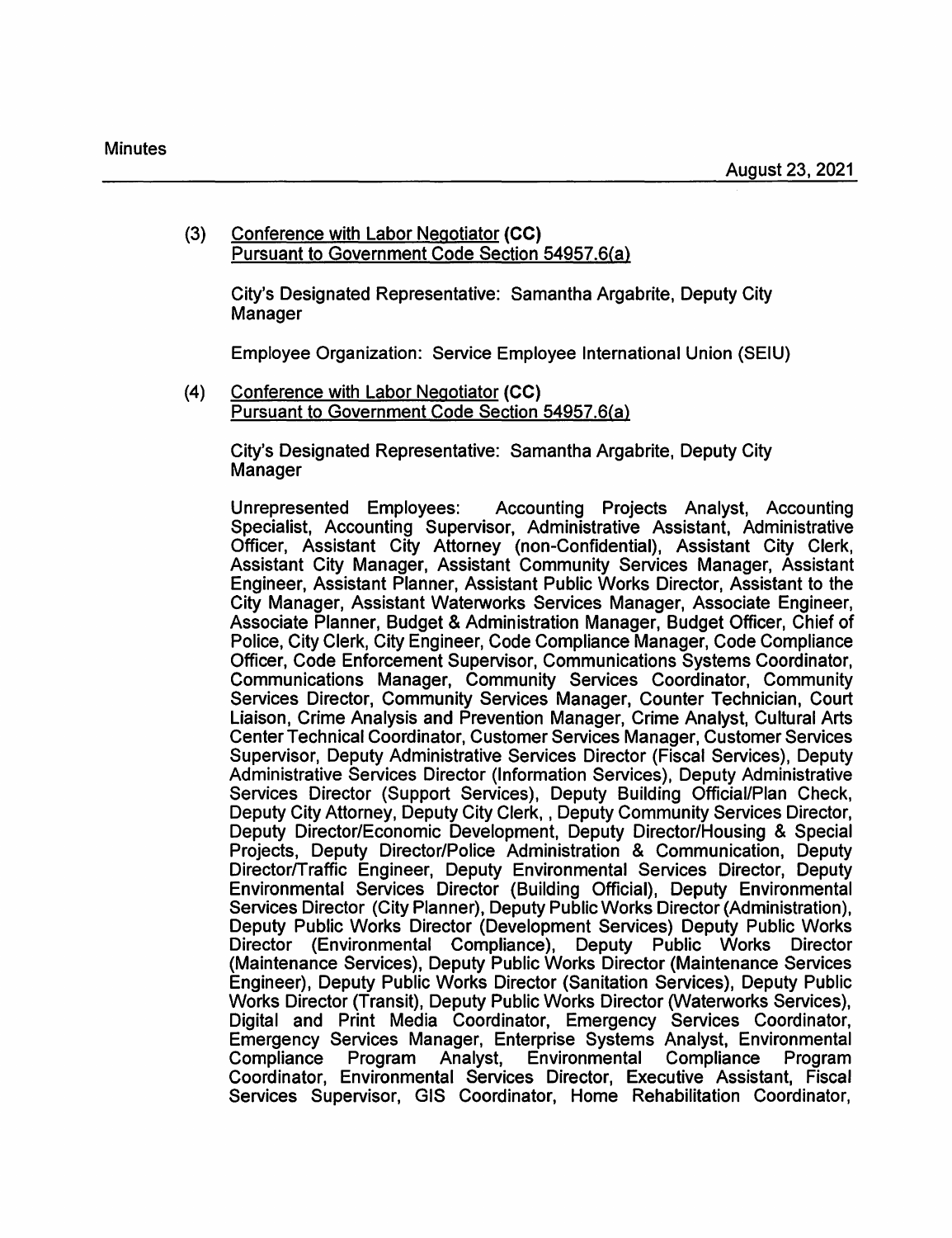Human Resources Analyst, Information Services Analyst I, Information Services Analyst II, Laboratory Chemist, Laboratory Supervisor, Landscape Architect, Legal Administrative Assistant, Maintenance Superintendent, Maintenance Supervisor, Management Analyst, Management Assistant, Payroll Coordinator, Permit Services Coordinator, Plant Maintenance Supervisor, Plant Operations Manager, Plant Operations Supervisor, Plant Support Systems Manager, Police Communications & Records Manager, Police Maintenance Supervisor, Police Records Manager, Police Records Supervisor, Police Services Supervisor, Principal Engineer, Principal Information Services Analyst, Principal Planner/Zoning Administrator, Public Works Director, Risk Manager, Senior Accountant, Senior Administrative Officer, Senior Assistant City Attorney, Senior Code Compliance Officer, Senior Crime Analyst, Senior Engineer, Senior Human Resources Analyst (non-Confidential), Senior Information Services Analyst, Senior Management Analyst, Senior Planner, Staff Accountant, Supervising Building Inspector, Supervising Public Works Inspector, Transit Finance Manager, Transit Operations Manager, Transit Supervisor, Treasury Officer, Utility Services Specialist, Wastewater Collection System Supervisor, Water Distribution Supervisor, Water Operations Supervisor, Waterworks Field<br>Services Supervisor, Workers' Compensation Adiuster I. Workers' Supervisor, Workers' Compensation Adjuster I, Workers' Compensation Adjuster 11, Workers' Compensation Manager, Workers' Compensation Supervisor

(5) Conference with Legal Counsel - Existing Litigation **(CC)**  Pursuant to Government Code Section 54956.9{d) (1) (Workers' Compensation)

Name of Case: Michelle Savage v. City of Simi Valley

Case Nos.: WC 1227; (ADJ3843717); 604231 (ADJ7611640); 604361 (ADJ7927585); 604859 (ADJ10022274); 605040; 605184 (ADJ10949909); 605331; and 605380 (ADJ13645164)

CALLED TO ORDER: 6:34 p.m. (OPEN SESSION)

CLOSED SESSION REPORTS: Interim City Attorney Caceres stated there was no reportable action as a result of the Closed Session meeting held on August 23, 2021 at 6:00 p.m.

PLEDGE OF ALLEGIANCE: Led by Samantha Argabrite

ROLL CALL: Present: Council Members/Directors/Trustees Litster, Luevanos, Mayor Pro Tem/Vice-Chair/President Pro Tem Cavanaugh and Mayor/Chair/President Mashburn Remote: None Absent: Council Member/Director/Trustee Judge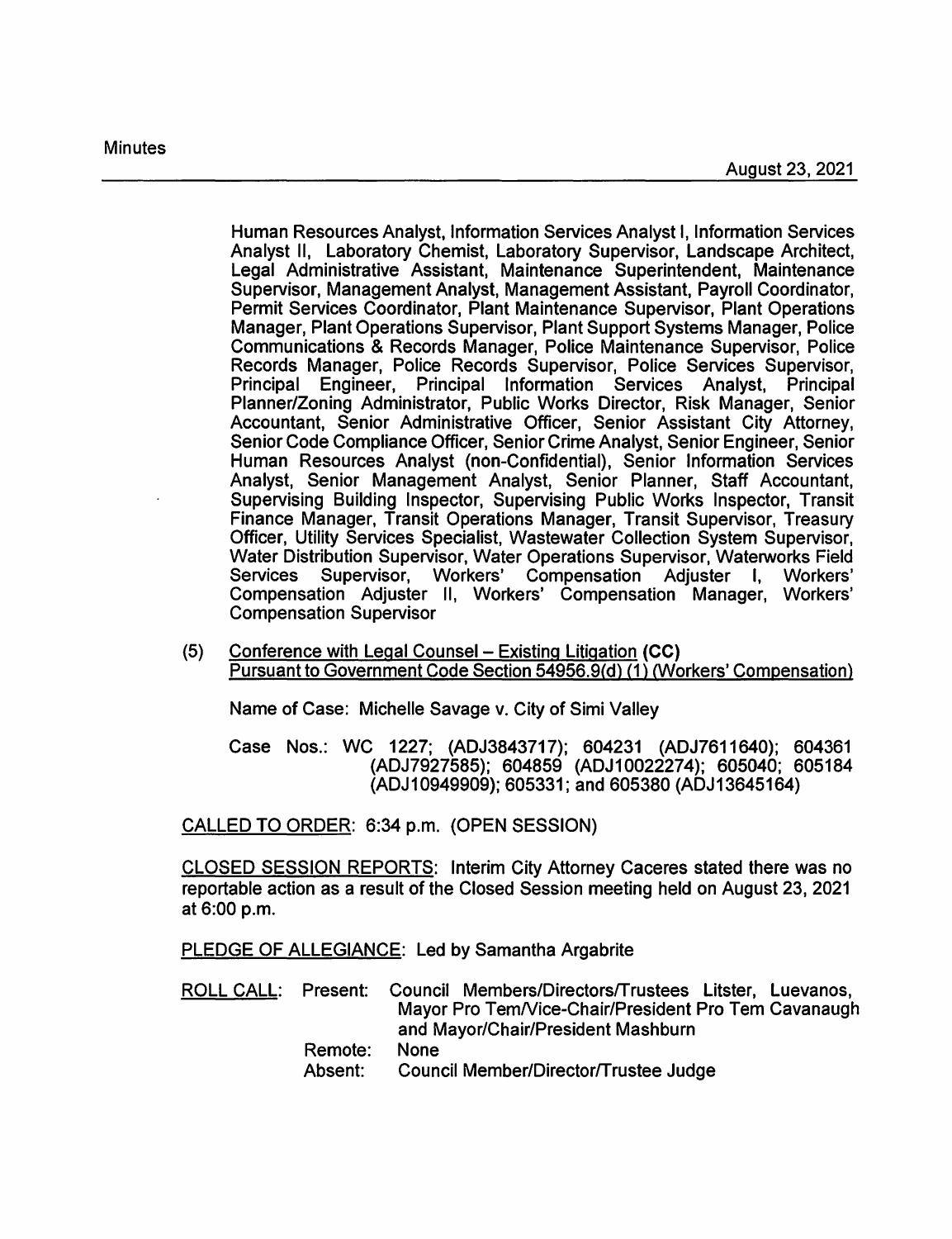#### 1. AGENDA REVIEW:

1A. ACTION: Council Member/Director/Trustee Litster moved that all resolutions and ordinances presented tonight be read in title only and all further reading be waived. Council Member/Director/Trustee Luevanos seconded the motion. **(CC/WWD/LB)** 

# ROLL CALL

|                          |            |                                |                                       | Pro                                                                      |
|--------------------------|------------|--------------------------------|---------------------------------------|--------------------------------------------------------------------------|
| Tem/Vice-Chair/President | <b>Pro</b> | Tem                            |                                       | and                                                                      |
|                          |            |                                |                                       |                                                                          |
| <b>None</b>              |            |                                |                                       |                                                                          |
|                          |            |                                |                                       |                                                                          |
| <b>None</b>              |            |                                |                                       |                                                                          |
|                          |            | Mayor/Chair/President Mashburn | Council Member/Director/Trustee Judge | Council Members/Directors/Trustees Litster, Luevanos, Mayor<br>Cavanaugh |

1B. It is the policy of the City Council that upon reaching 11:30 p.m., the City Council will not address any new agenda items. Should the City Council continue to address an in-progress agenda item past 12:00 midnight, the following motion is in order.

> MOTION: Move that the City Council meeting tonight may extend beyond the midnight deadline to conclude the agenda (Section 2-1.106 SVMC).

- 1C. DECLARATION OF CONFLICT: None
- 1D. CERTIFICATES/HONORARY RESOLUTIONS/PROCLAMATIONS:
	- (1) Presentation of proclamation declaring August 26, 2021 as Women's Equality Day (Argabrite) **(CC)**

Deputy City Manager Samantha Argabrite read the proclamation declaring August 26, 2021 as Women's Equality Day.

(2) Presentation of an honorary resolution by Jennifer Swenson, President of Adventist Health Simi Valley, honoring the Simi Valley Police Department on their 50<sup>th</sup> Anniversary **(CC)** 

Jennifer Swenson, President of Adventist Health Simi Valley, read the proclamation honoring the Simi Valley Police Department on their 50<sup>th</sup> anniversary.

#### 2. PUBLIC STATEMENTS ON APPOINTMENTS, SPECIAL PRESENTATIONS AND INFORMATIONAL REPORTS: None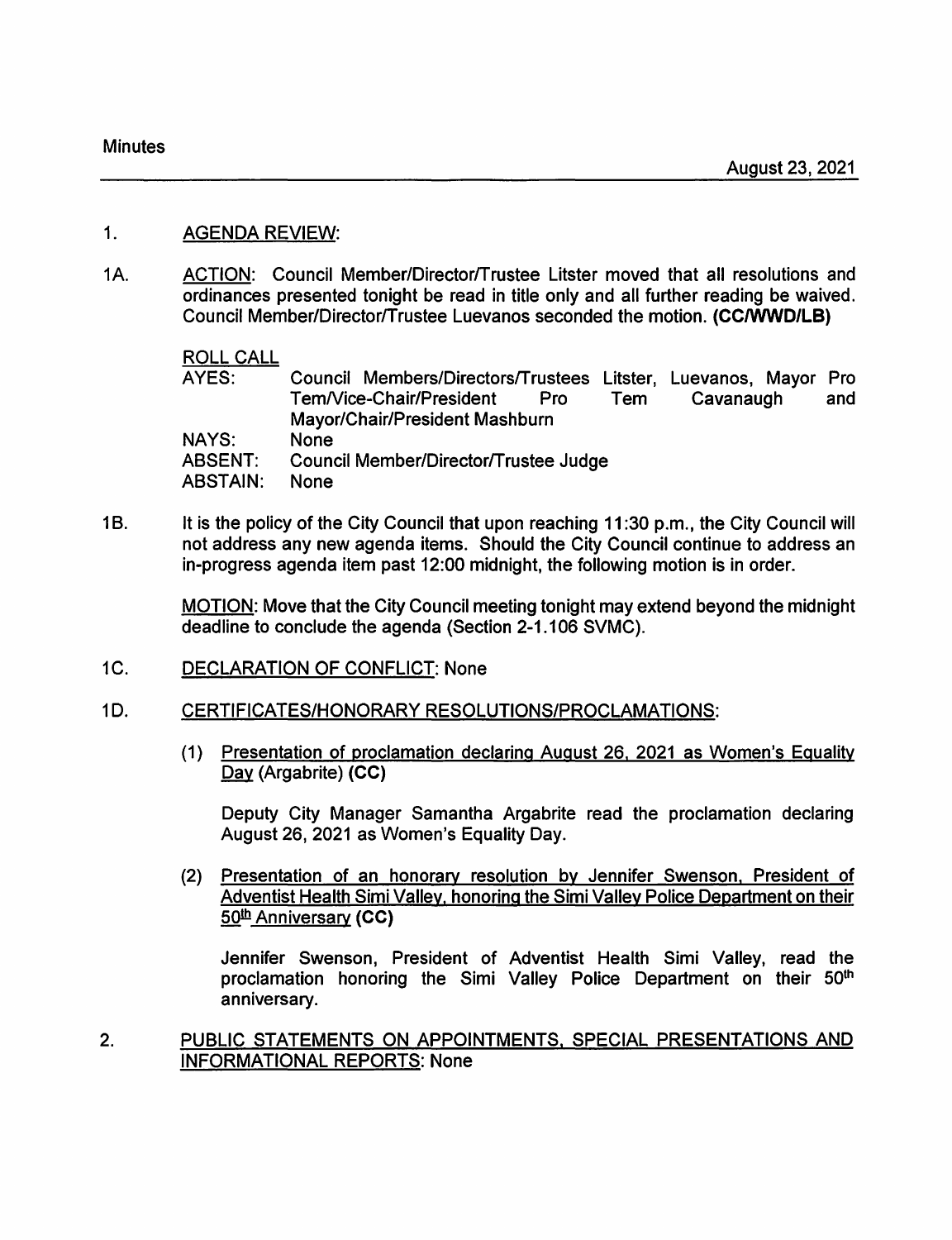#### 3. APPOINTMENTS/SPECIAL PRESENTATIONS AND INFORMATIONAL REPORTS:

- 3A. APPOINTMENTS:
	- (1) Selection of City Council members to Interview and nominate prospective Neighborhood Council Executive Board members (Perras) **(CC)**

ACTION: Council Member/Director/Trustee Luevanos moved to select herself, to interview and nominate prospective Neighborhood Council Executive Board members for Neighborhood Council Nos. 2 and 4, and Mayor Pro Tem Cavanaugh for Neighborhood Council Nos. 1 and 3. Mayor Pro Tem/Vice-Chair/President Pro Tem Cavanaugh seconded the motion.

## ROLL CALL

| AYES:          | Council Members/Directors/Trustees Litster, Luevanos, Mayor Pro   |  |
|----------------|-------------------------------------------------------------------|--|
|                | Tem/Vice-Chair/President<br>Cavanaugh<br><b>Pro</b><br>Tem<br>and |  |
|                | Mayor/Chair/President Mashburn                                    |  |
| <b>NAYS:</b>   | None                                                              |  |
| <b>ABSENT:</b> | Council Member/Director/Trustee Judge                             |  |
| ABSTAIN:       | None                                                              |  |

- 3B. SPECIAL PRESENTATIONS: None
- 3C. INFORMATIONAL REPORTS: None
- 4. PUBLIC HEARINGS:
- 4A. A public hearing to reconsider Resolution No. 2019-46, and reconsider an appeal from JM Squared Development. LLC of the Planning Commission's denial of a Conditional Use Permit (CUP-S-812) to construct and operate a residential care facility with 68 assisted living units and 40 memory care units located on a 1.6-acre portion of a 19.2 acre site on Cochran Street, 150 feet east of Welcome Court; and associated Mitigated Negative Declaration under the California Environmental Quality Act (Perros) **(CC)**

Resolution No. 2021-32 - A RESOLUTION OF THE CITY COUNCIL OF THE CITY OF SIMI VALLEY RESCINDING CITY COUNCIL RESOLUTION NO. 2019-46, APPROVING CONDITIONAL USE PERMIT CUP-S-812 TO ALLOW THE CONSTRUCTION AND OPERATION OF A RESIDENTIAL CARE FACILITY WITH 68 ASSISTED LIVING UNITS AND 40 MEMORY CARE UNITS LOCATED ON A 1.6- ACRE PORTION OF A 19.2-ACRE SITE ON COCHRAN STREET, 150 FEET EAST OF WELCOME COURT, AND ADOPTING THE ASSOCIATED MITIGATED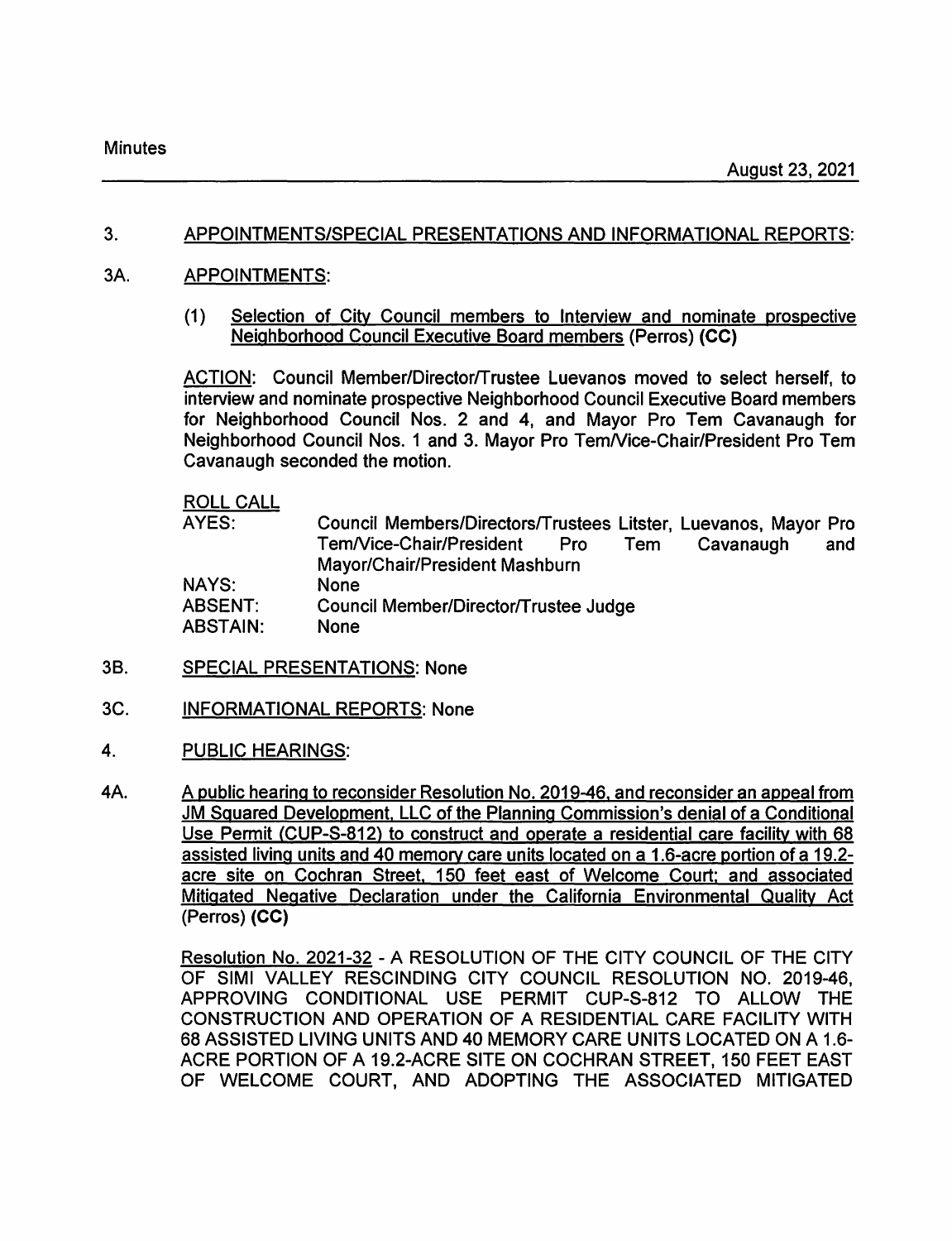NEGATIVE DECLARATION UNDER THE CALIFORNIA ENVIRONMENTAL QUALITY ACT

Mayor Mashburn opened the public hearing at 7:12 p.m.

# Public testimony emailed before 5:00 p.m. {provided to the Council: not read in open session) (See Appendix A)

- 1. Sharon Petrovic, Simi Valley, CA, in opposition to the project.
- 2. Bob Teigan, Simi Valley, CA, in opposition to the project.

The following submitted a speaker card and spoke in support of or in opposition to the proiect:

- 1. Scott Layton, Simi Valley, CA, in opposition to the project.
- 2. David Gering, Simi Valley, CA, in opposition to the project.
- 3. Tony Rojers, Simi Valley, CA, in opposition to the project.
- 4. Robert Byrnes, Simi Valley, CA, in opposition to the project.
- 5. David L. Berry, Simi Valley, CA, in opposition to the project.
- 6. Antonio Pacleb, Simi Valley, CA, in opposition to the project.
- 7. Annette Cleary, Simi Valley, CA, comment only.
- 8. Gloria Finch, Simi Valley, CA, in opposition to the project.
- 9. Steve Parle, Simi Valley, CA, in opposition to the project.
- 10. Jes McBride, Simi Valley, CA, in support of the project.
- 11. Michelle Spolidoro, Simi Valley, CA, in opposition to the project.
- 12. Pat Sheppard, Simi Valley, CA, in opposition to the project.

The following submitted a speaker card in opposition to the project. but did not wish to speak:

- 1. Mazal London, Simi Valley, CA
- 2. Frank, Simi Valley, CA

# Public testimony by Zoom speakers:

1. Diane Runfola, Simi Valley, CA, spoke in opposition to the project.

Mayor Mashburn closed the public portion of the hearing at 8:16 p.m.

ACTION: Council Member/Director/Trustee Litster moved to adopt Resolution No. 2021-32 as amended, thereby formally rescinding Resolution No. 2019-46, and formally approving CUP-S-812 with conditions and adopting the associated Mitigated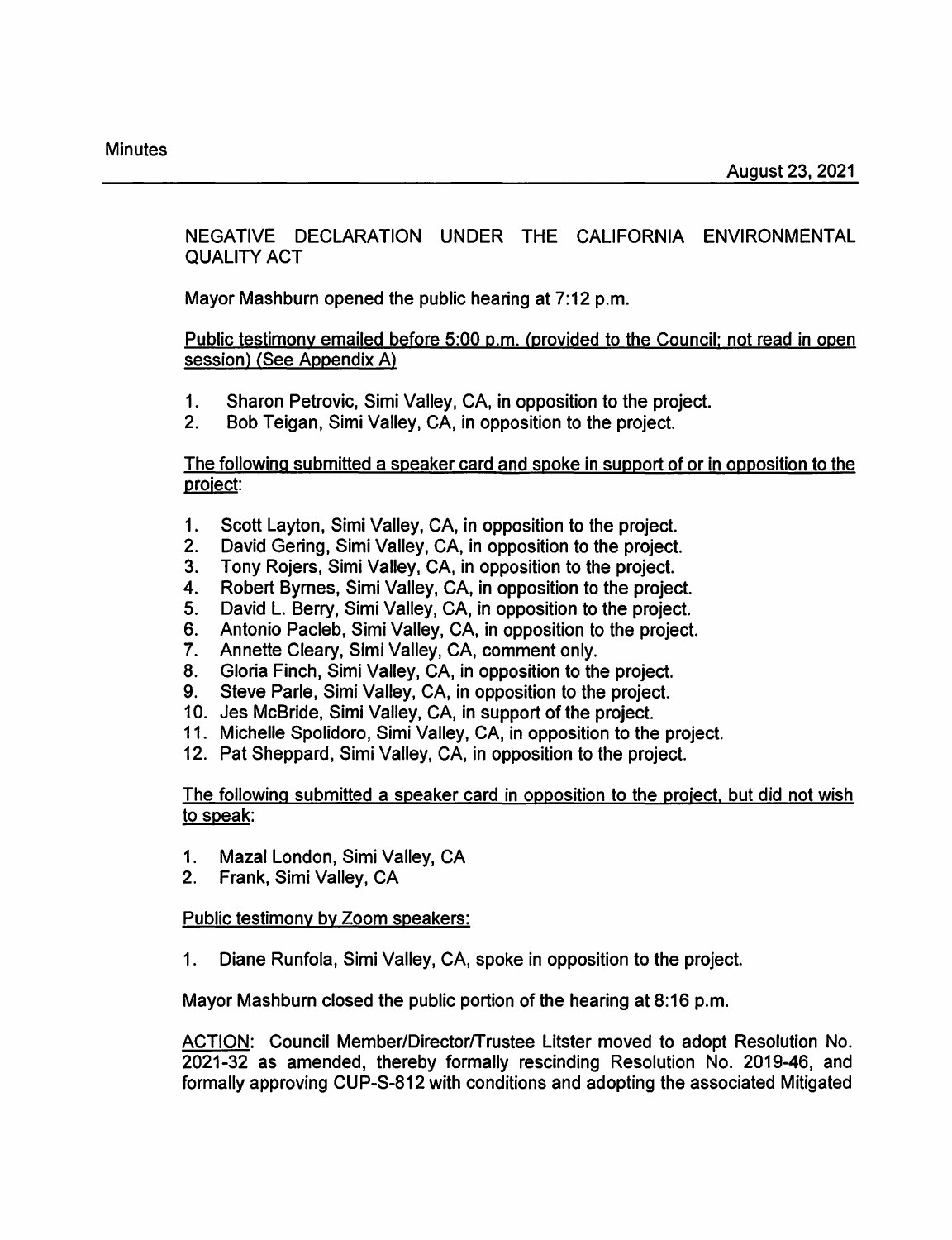Negative Declaration (MND) under the California Environmental Quality Act (CEQA). Mayor Pro Tem/Vice-Chair/President Pro Tem Cavanaugh seconded the motion.

ROLL CALL

AYES: Council Members/Directors/Trustees Litster, Mayor Pro TemNice-Chair/President Pro Tern Cavanaugh and Mayor/Chair/President **Mashburn** 

- NAYS: None
- ABSENT: Council Member/Director/Trustee Judge
- ABSTAIN: Council Member/Director/Trustee Luevanos

### 5. PUBLIC STATEMENTS ON ALL ITEMS OTHER THAN PUBLIC HEARINGS, APPOINTMENTS AND COMMITTEE INFORMATION REPORTS:

The following submitted a speaker card:

- 1. Mike Kort, Rotary Club of Simi Sunset, announced that the Club will be hosting a September 11, 20<sup>th</sup> anniversary tribute event at Veterans Plaza.
- 2. Rocky Rhodes, Simi Valley, CA, spoke about the upcoming redistricting of the County Supervisor districts.

#### 5A. CITY COUNCIL/BOARD MEMBER/SPECIAL DISTRICT COMMENTS REGARDING PUBLIC STATEMENTS:

Council Member Litster thanked Mike Kort for his announcement regarding the September  $11<sup>th</sup>$  event. She also thanked Mr. Rhodes for his suggestions of being involved in the redistricting process.

Council Member Luevanos thanked Mike Kort for organizing the September  $11<sup>th</sup>$ program. She also thanked all of the public speakers who came to speak this evening.

Mayor Mashburn thanked the Rotary of Simi Sunset for hosting the September 11<sup>th</sup> event.

## 6. CONSENT CALENDAR:

Council Member Luevanos pulled Consent Item Nos. 4, 5, 6, 7 and 9 for discussion.

(1) Approval of minutes for the City Council meetings of February 10, 2020 and June 21, 2021 (Blanco) **(CC/WWD/LB)** 

ACTION: Approved minutes.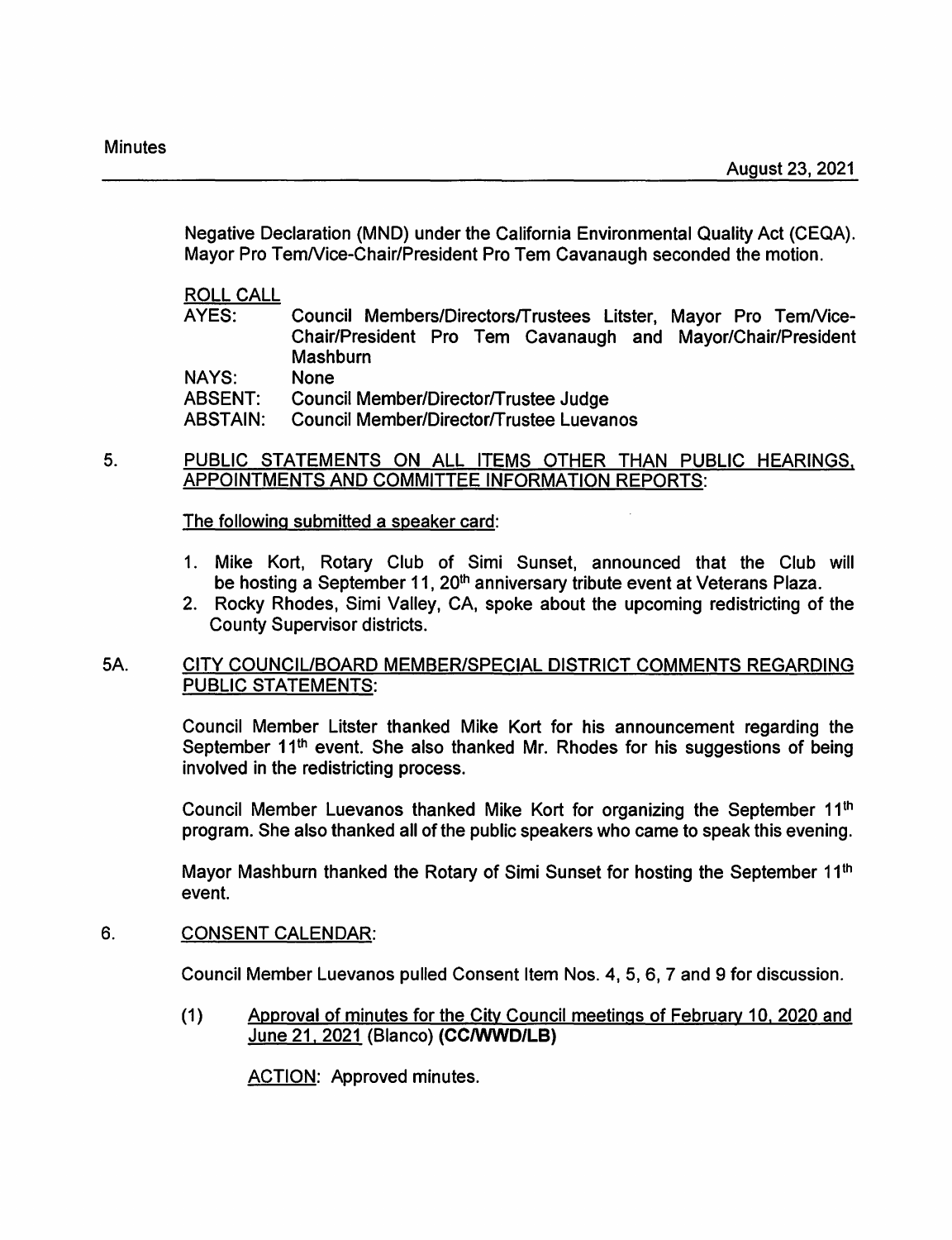| (2) | Designation of the City's voting delegate and alternates at the League of |  |
|-----|---------------------------------------------------------------------------|--|
|     | California Cities Annual Conference Business Meeting (Blanco) (CC)        |  |

ACTION: Received and filed.

(3) Approval of the Monthly Investment Report for the month ended July 31, 2021 (Toney) **(CC)** 

ACTION: Received and filed.

(4) Authorization to enter into agreements for the migration of the Police Department's computer aided dispatch and records management system to the cloud (Toney)(CC)

ACTION: Approved request.

(5) Approval of revised rounding method for City fees (Toney) **(CCJWWD/LB)** 

ACTION: Approved request.

(6) Authorization to accept funding from the U.S. Department of Homeland Security's Emergency Management Performance Grant to fund various software and offset Emergency Services Manager's salary, and approval of a Supplemental Budget Request (Livingstone) **(CC)** 

ACTION: Approved request and approved Supplemental Budget Request.

(7) Adopt a position of support for AB 267 and authorize the Mayor to sign a letter of support for the bill (Argabrite) **(CC)** 

ACTION: Approved request.

(8) Award of contracts for the purchase of chemical supplies for the City of Simi Valley's Water Quality Control Plant (WQCP), Specification No. SV 22-04 (Fuchiwaki) **(CC)** 

ACTION: Awarded contract to Olin Corporation and to Univar Solutions USA, Inc.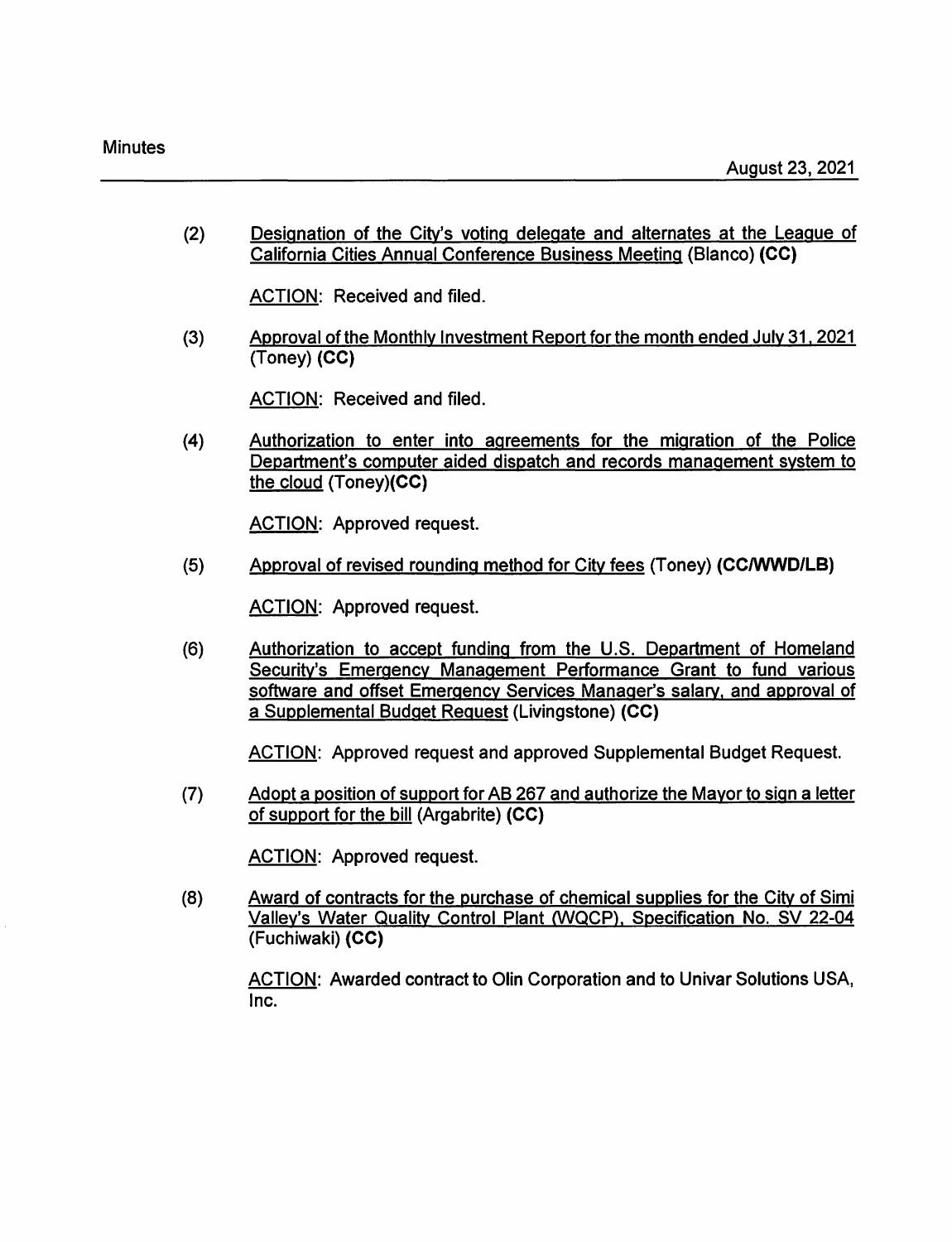(9) Adoption of a resolution accepting the Final Map. Subdivision Improvement Agreement. and approving securities for Tract No. 6024, located at 3039 East Cochran Street (Fuchiwaki) **(CC)** 

Resolution No. 2021-30 - A RESOLUTION OF THE CITY COUNCIL OF THE CITY OF SIMI VALLEY ACCEPTING THE FINAL MAP, SUBDIVISION IMPROVEMENT AGREEMENT, AND APPROVING SECURITIES FOR THE CONSTRUCTION OF PUBLIC IMPROVEMENTS FOR TRACT NO. 6024, LOCATED AT 3039 EAST COCHRAN STREET

ACTION: Adopted Resolution No. 2021-30.

ACTION: Council Member/Director/Trustee Luevanos moved to approve Consent Calendar Items 1 through 6, 8 and 9. Mayor Pro Tem/Vice-Chair/President Pro Tem Cavanaugh seconded the motion.

ROLL CALL

| AYES:           | Council Members/Directors/Trustees Litster, Luevanos, Mayor Pro   |
|-----------------|-------------------------------------------------------------------|
|                 | Tem/Vice-Chair/President<br><b>Pro</b><br>Cavanaugh<br>Tem<br>and |
|                 | Mayor/Chair/President Mashburn                                    |
| <b>NAYS:</b>    | <b>None</b>                                                       |
| <b>ABSENT:</b>  | <b>Council Member/Director/Trustee Judge</b>                      |
| <b>ABSTAIN:</b> | <b>None</b>                                                       |
|                 |                                                                   |

ACTION: Mayor Pro TemNice-Chair/President Pro Tern Cavanaugh moved to approve Consent Calendar Items 7. Council Member/director/Trustee Litster seconded the motion.

ROLL CALL

| AYES:          | Council Members/Directors/Trustees Litster, Luevanos, Mayor Pro |                  |
|----------------|-----------------------------------------------------------------|------------------|
|                | Tem/Vice-Chair/President<br>Pro<br>Tem                          | Cavanaugh<br>and |
|                | Mayor/Chair/President Mashburn                                  |                  |
| NAYS:          | <b>Council Member/Director/Trustee Luevanos</b>                 |                  |
| <b>ABSENT:</b> | Council Member/Director/Trustee Judge                           |                  |
|                |                                                                 |                  |

- ABSTAIN: None
- 7. CONTINUED BUSINESS:
- 7A. Second reading of Ordinance No. 1324 approving Simi Valley Municipal Code Amendment Z-S-751 to revise portions of Title 9 to reduce the parking space requirements for hotels and motels, and adopt the Negative Declaration (Perros) **(CC)**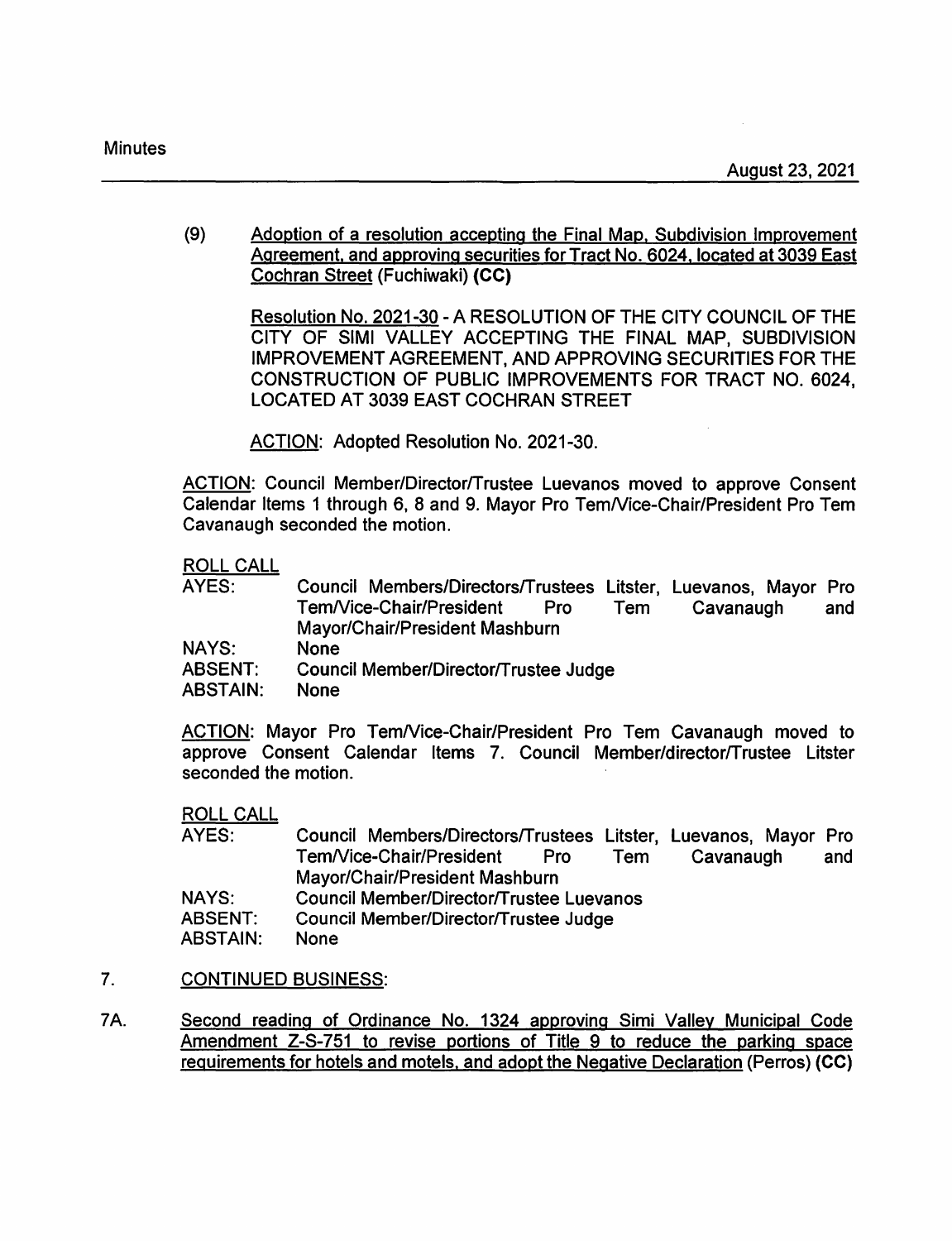Ordinance No. 1324 - AN ORDINANCE OF THE CITY COUNCIL OF THE CITY OF SIMI VALLEY APPROVING SIMI VALLEY MUNICIPAL CODE AMENDMENT Z-S-751 TO REVISE PORTIONS OF TITLE 9 TO REDUCE THE PARKING SPACE REQUIREMENTS FOR HOTELS AND MOTELS, AND ADOPT THE NEGATIVE **DECLARATION** 

ACTION: Council Member/Director/Trustee Litster moved to adopt Ordinance No. 1324. Council Member/Director/Trustee Luevanos seconded the motion:

ROLL CALL

| AYES:          | Council Members/Directors/Trustees Litster, Luevanos, Mayor Pro |     |
|----------------|-----------------------------------------------------------------|-----|
|                | Tem/Vice-Chair/President<br>Cavanaugh<br>Tem<br>Pro             | and |
|                | Mayor/Chair/President Mashburn                                  |     |
| <b>NAYS:</b>   | <b>None</b>                                                     |     |
| <b>ABSENT:</b> | Council Member/Director/Trustee Judge                           |     |
| ABSTAIN:       | <b>None</b>                                                     |     |

78. Second reading of Ordinance No. 1326 adding Section 1-04.05 to Chapter 4 of Title 1 of the Simi Valley Municipal Code to expressly authorize the City Council to reconsider actions that are the subiect of pending litigation, provided that a public hearing process occur on the matter being considered (Caceres) **(CC)** 

> Ordinance No. 1326 - AN ORDINANCE OF THE CITY COUNCIL OF THE CITY OF SIMI VALLEY ADDING SECTION 1-04.05 TO CHAPTER 4 OF TITLE 1 OF THE SIMI VALLEY MUNICIPAL CODE TO EXPRESSLY AUTHORIZE THE CITY COUNCIL TO RECONSIDER ACTIONS THAT ARE THE SUBJECT OF PENDING LITIGATION, PROVIDED THAT A PUBLIC HEARING PROCESS OCCUR ON THE MATTER BEING RECONSIDERED

> ACTION: Council Member/Director/Trustee Luevanos moved to adopt Ordinance No. 1326. Council Member/Director/Trustee Litster seconded the motion:

ROLL CALL

| AYES:          | Council Members/Directors/Trustees Litster, Luevanos, Mayor Pro |     |     |           |     |
|----------------|-----------------------------------------------------------------|-----|-----|-----------|-----|
|                | Tem/Vice-Chair/President                                        | Pro | Tem | Cavanaugh | and |
|                | Mayor/Chair/President Mashburn                                  |     |     |           |     |
| <b>NAYS:</b>   | <b>None</b>                                                     |     |     |           |     |
| <b>ABSENT:</b> | Council Member/Director/Trustee Judge                           |     |     |           |     |
| ABSTAIN:       | <b>None</b>                                                     |     |     |           |     |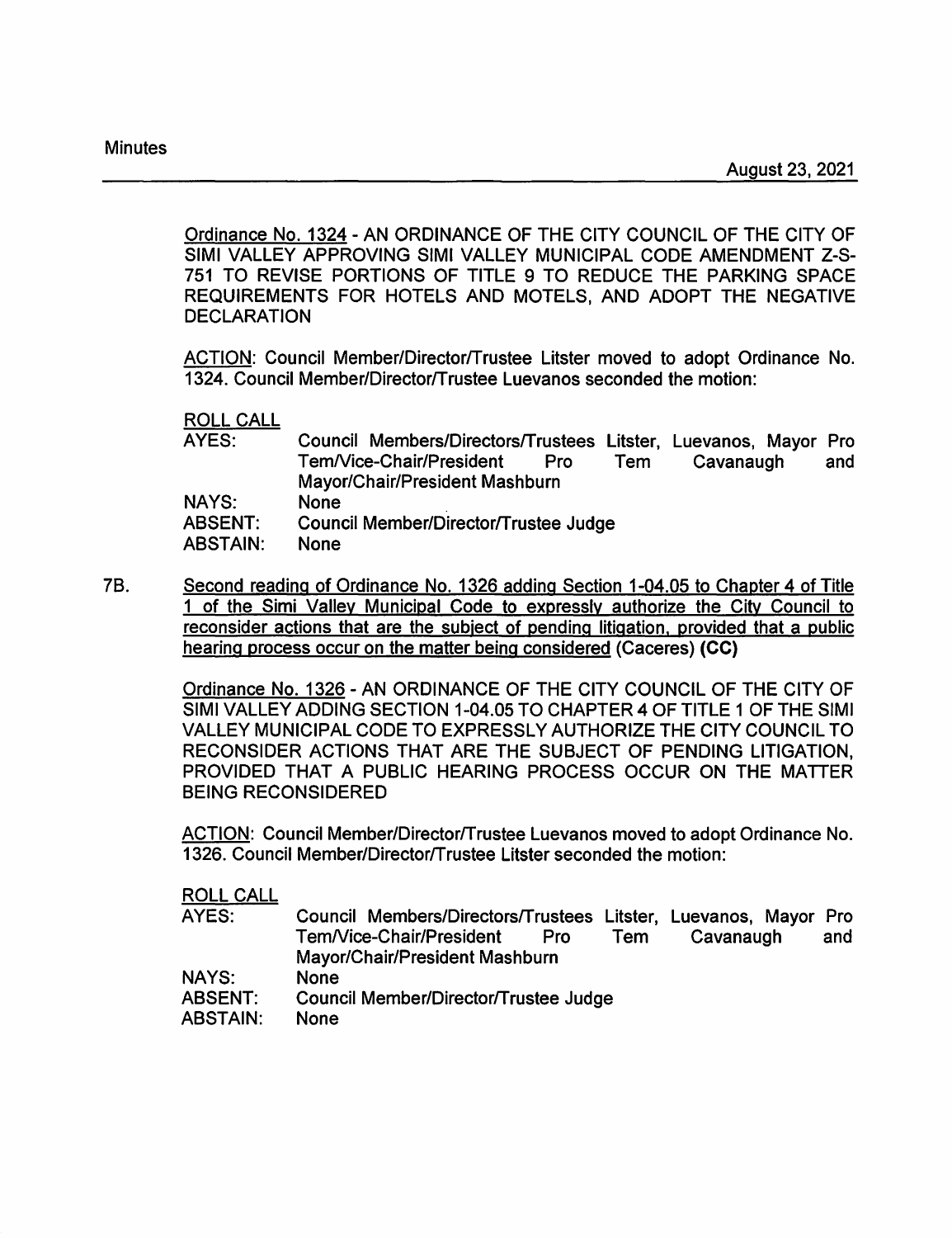#### 7C. Review of information concerning the existence of a local emergency (Gabler) **(CC)**

ACTION: Council Member/Director/Trustee Litster moved to receive and file the report. Council Member/Director/Trustee Luevanos seconded the motion:

### ROLL CALL

AYES: NAYS: ABSENT: ABSTAIN: Council Members/Directors/Trustees Litster, Luevanos, Mayor Pro Tem/Vice-Chair/President Pro Tem Cavanaugh and Mayor/Chair/President Mashburn None Council Member/Director/Trustee Judge None

- 8. NEW BUSINESS:
- *BA.*  Informational presentation on the redistricting process and direction on the use of a commission to establish the district boundaries (Blanco/Caceres) **(CC)**

ACTION: Council Member/Director/Trustee Litster moved to have the City Council establish the City's district boundaries without the use of a commission. Council Member/Director/Trustee Luevanos seconded the motion.

ROLL CALL

AYES: ABSENT: Council Members/Directors/Trustees Litster, Luevanos, Mayor Pro Tem/Vice-Chair/President Pro Tem Cavanaugh and Mayor/Chair/President Mashburn NAYS: None Council Member/Director/Trustee Judge

ABSTAIN: None

8B. Authorize the City Manager to enter into a contract between the City of Simi Valley and California Consulting, Inc. for grant management services and approval of a Supplemental Budget Request (Toney) **(CC)** 

> ACTION: Council Member/Director/Trustee Litster moved to authorize the City Manager to enter into a one-year contract with California Consulting for Grants Administration for FY 2021-22 with the option to continue the program for two additional years, and approval of a Supplemental Budget Request in the General Fund (Fund 100) for \$75,000. Mayor Pro Tem/Vice-Chair/President Pro Tem Cavanaugh seconded the motion.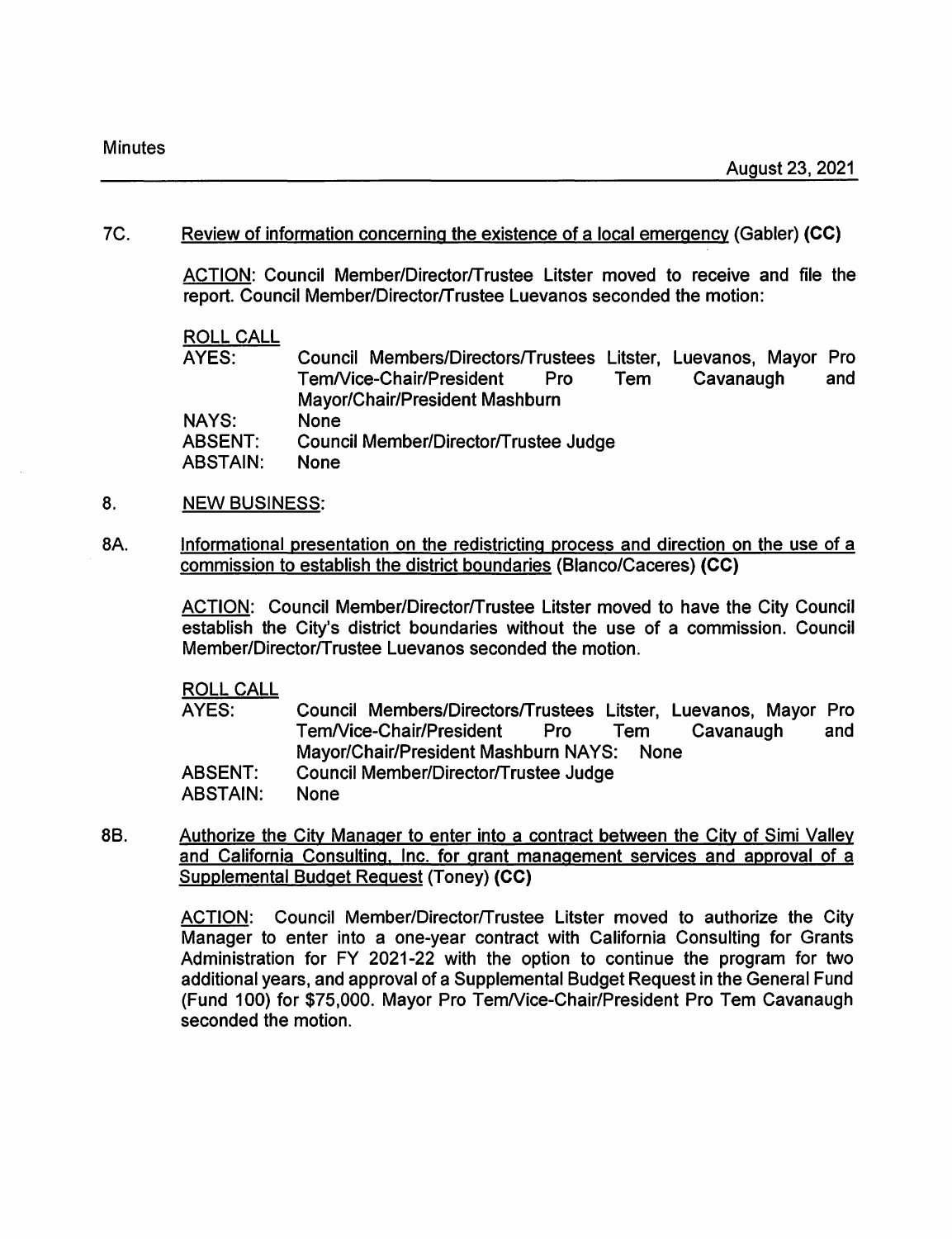| <b>ROLL CALL</b> |                                                                 |  |
|------------------|-----------------------------------------------------------------|--|
| AYES:            | Council Members/Directors/Trustees Litster, Luevanos, Mayor Pro |  |
|                  | Tem/Vice-Chair/President<br>Cavanaugh<br>Tem<br>and<br>Pro      |  |
|                  | Mayor/Chair/President Mashburn                                  |  |
| NAYS:            | None                                                            |  |
| <b>ABSENT:</b>   | Council Member/Director/Trustee Judge                           |  |
| <b>ABSTAIN:</b>  | <b>None</b>                                                     |  |

#### 9. REPORTS:

#### 9A. City Council/Board Member/Trustees/Special District Member Reports:

Council Member Litster reported she attended the Task Force on Business Recovery, and she commented on the FBI exhibit at the Ronald Reagan Presidential Library. She reported she attended the Youth Council meeting, the Simi Valley Veterans Task Force meeting, the Simi Valley Education Foundation Board meeting, and the St. Rose of Lima 100<sup>th</sup> anniversary celebration.

Council Member Luevanos commented about the return of students, teachers and staff to school.

Mayor Pro Tern Cavanaugh spoke about the return of students, teachers and staff to school. She commented that the Economic Development Committee was dark but free webinars are available on the website, and she reported that the Simi Valley Animal Shelter reclosed due to staffing issues. Mayor Pro Tem Cavanaugh reported she attended the Police Foundation Golf Tournament meeting, and the St. Rose of Lima 100<sup>th</sup> anniversary celebration.

Mayor Mashburn recognized John Heubusch on his retirement as Executive Director of the Ronald Reagan Presidential Library. He reported he met with Pat Montoya and Dr. Marcia Clarke regarding behavioral health issues and services, and he attended the St. Rose of Lima 100<sup>th</sup> anniversary celebration.

#### 98. City Council/Board Member/Special District Member Requests for Future City Council Agenda Items:

Council Member Luevanos asked if it is possible to use some of the American Rescue Plan funds to provide COVID-19 testing for City employees. City Manager Gabler stated that the City has access for several locations for City employees to get tested and will provide the list of locations to all employees.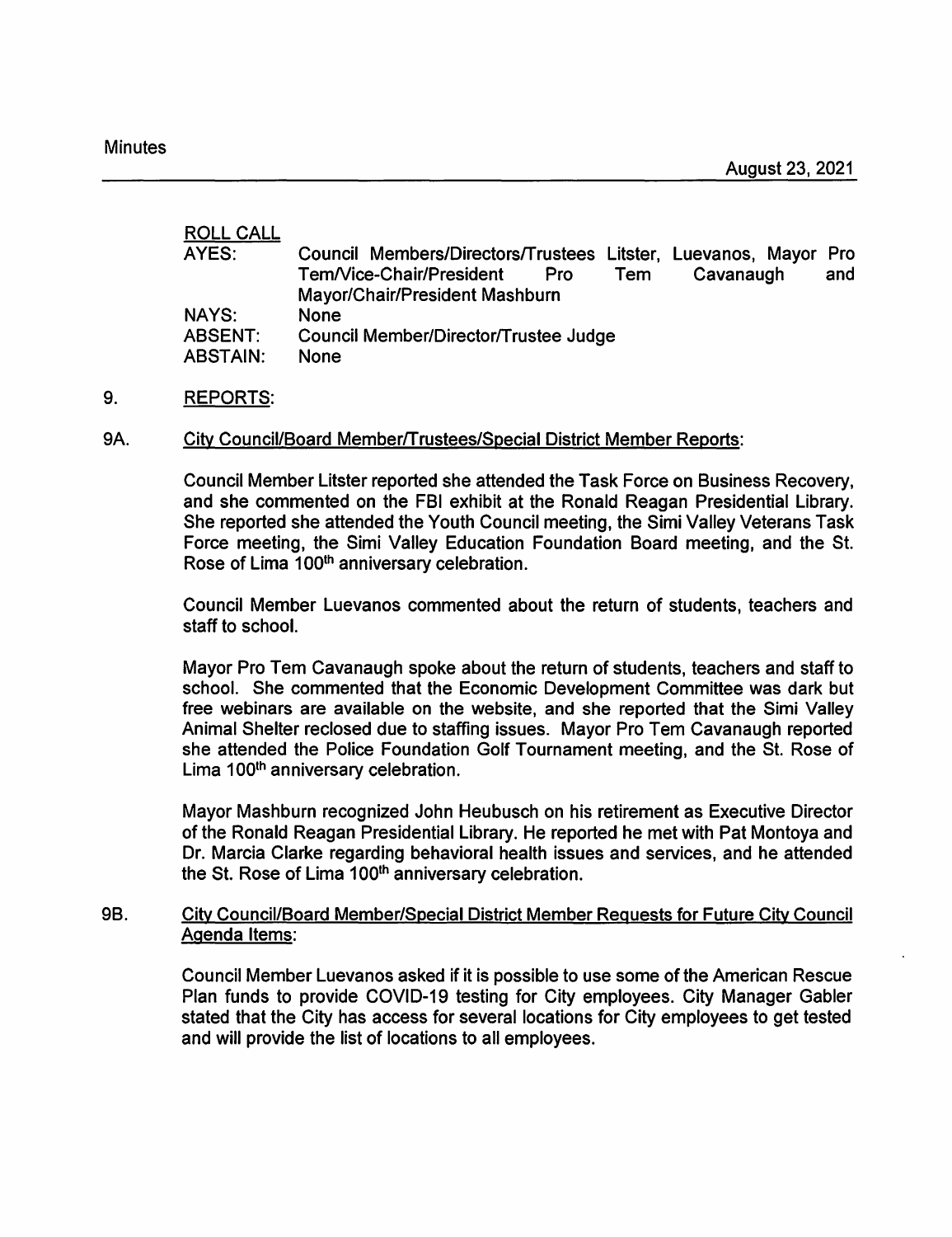Mayor Mashburn requested an item for a future agenda to discuss a new method or selection process that includes the entire City Council for appointing future Planning Commissioners. City Manager Gabler stated that this item is on the list for a future meeting.

ADJOURNMENT: Mayor Mashburn adjourned the meeting at 10:07 p.m. in the memory of Ventura Superior Court Judge Colleen Toy White to the meeting of September 13, 2021 at 6:30 p.m. There being no objections, the motion carried through acclamation.

the City of

Keith L. Mashburn, Mayor of the City of Simi Valley, California, Chair of the Ventura County Waterworks District No. 8, and President of the Simi Valley Library Board of Trustees

Lucy Blanco, City Clerk/District/Board Secretary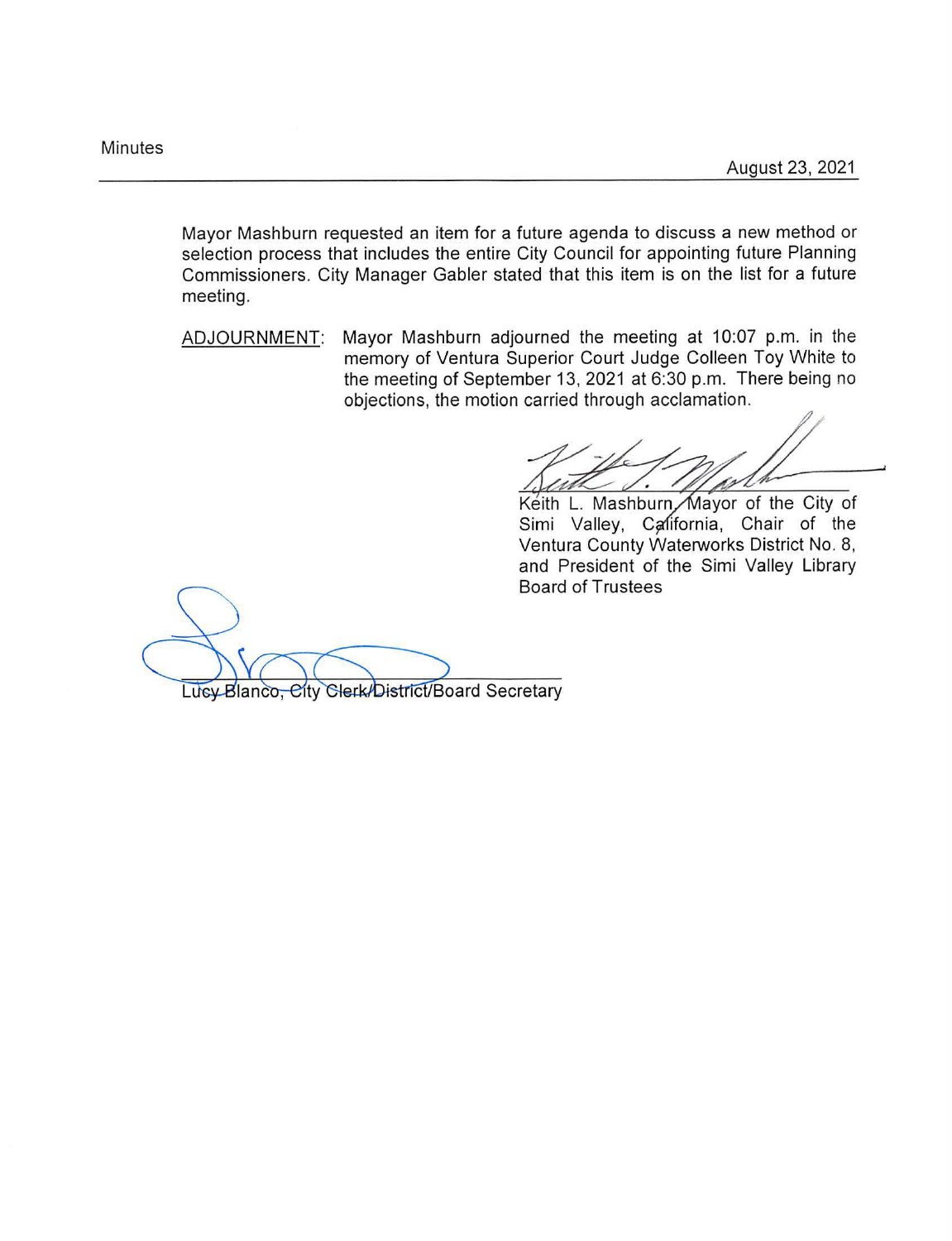| From:    | Sharon Petrovic                 |
|----------|---------------------------------|
| Sent:    | Sunday, August 22, 2021 3:50 PM |
| To:      | PublicStatements                |
| Subject: | Resolution Agenda Item 4-A      |

I live at Cochran and Welcome Court. The thought of a commercial structure going up very close to here is very disturbing. There will be lots of traffic from visitors, delivery services, and ambulances, filing the area with lots of noise and unhealthful air. This is a very pleasant and beautiful (mountain view) residential neighborhood. We don't want something of a busy business enterprise going on here.

# My vote is to not have it happen.

Sharon Petrovic